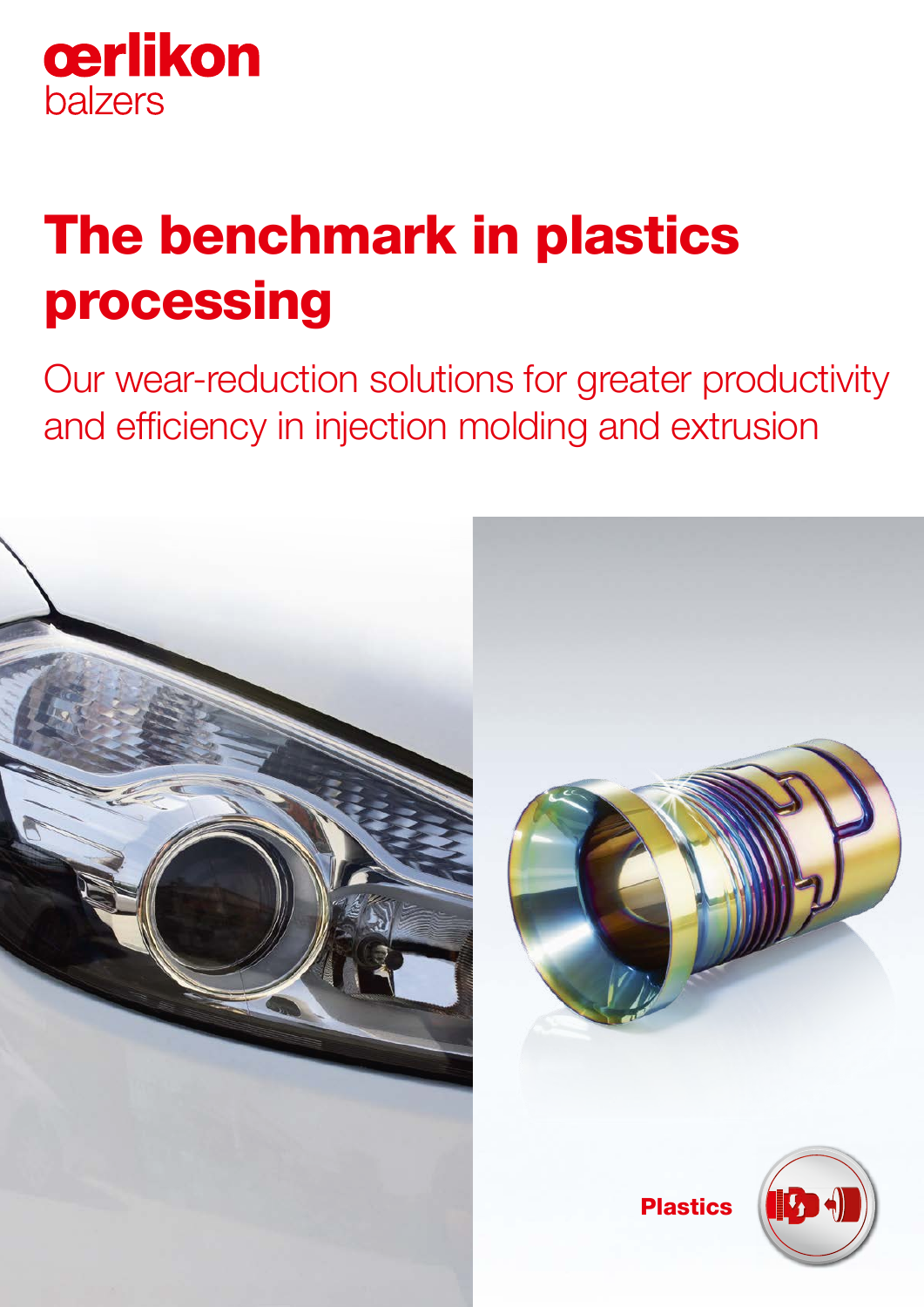# Injection molding and extrusion at its best – With BALINIT by Oerlikon Balzers

The mold surface plays a crucial role in injection molding and extrusion: The better its quality, the greater the productivity and efficiency of the manufacturing process. You can reliably attain this objective with innovative BALINIT® wear protection solutions by Oerlikon Balzers – a technology leader in hard coatings. BALINIT® coatings push your molds to peak performance and offer you numerous advantages in plastics processing.

Extreme coating hardness

Superb protection against abrasive wear

Protection of mold against discolouration when using aggressive masterbatches

Ceramic material – low coefficient of friction

Prevents adhesion, e.g. sticking of melt

Protection against seizure of moving mold parts – even when operated dry

Reduction of sticking due to inert surface technology

**Brilliant** surface quality

Improved mold filling and demolding

BALINIT® coatings afford longer protection against surface deposits

Improved corrosion resistance of amorphous carbon coatings

Reduction of tool costs due to longer tool life, less scrap, and shorter cycle times

Reduction of production and unit costs due to less machine downtime and improved part quality

Reduction of maintenance costs due to fewer servicing and cleaning intervals

BALINIT® for injection molding and extrusion: Boost productivity, cost-effectiveness, and process reliability

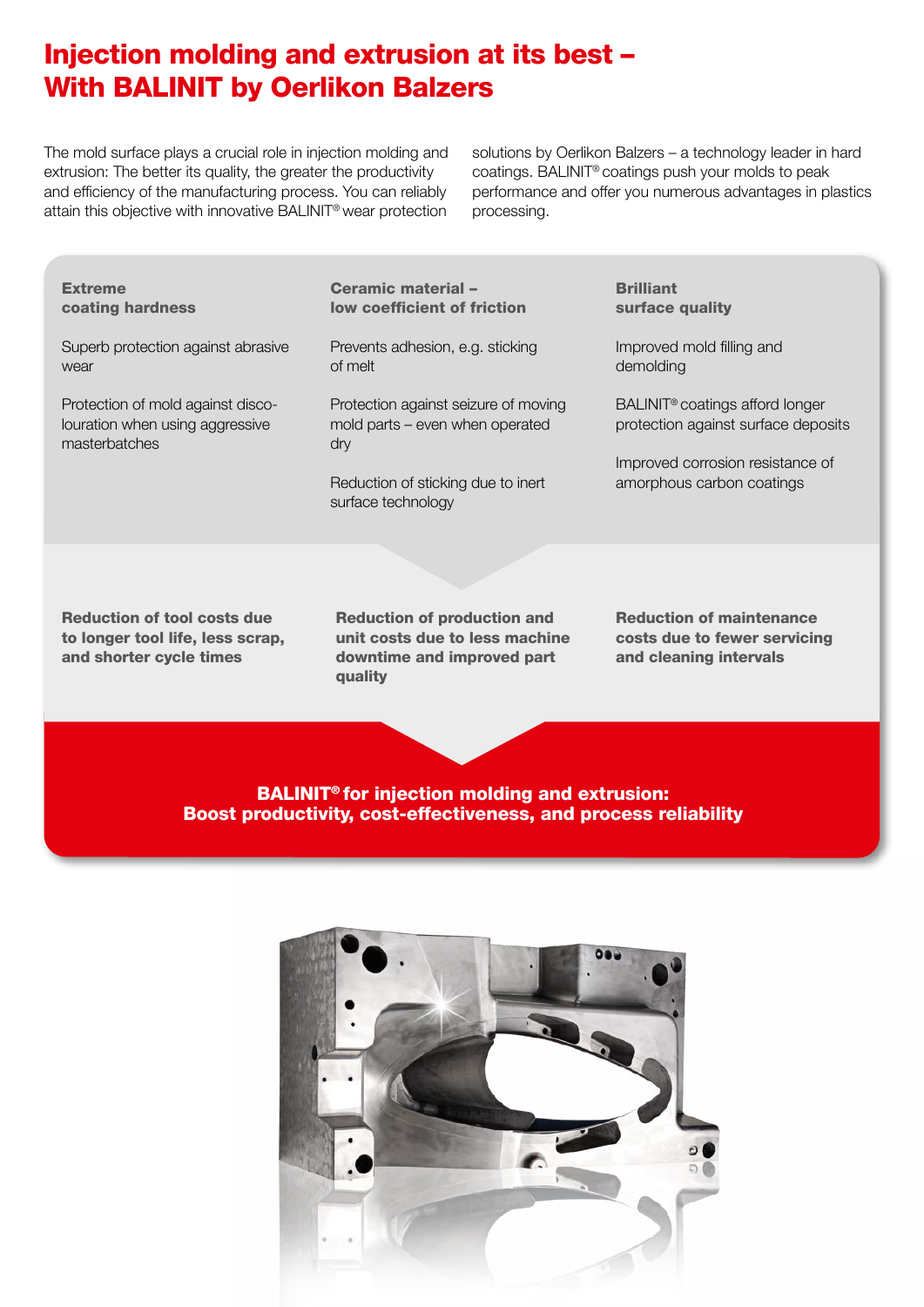# Convincing performance in injection molding



Tool: 1.2343 ESU Polymer: PC / ABS Challenge: Sensivity of mirror-polished cavitities to scratching, residues

### The solution: BALITHERM® PRIMEFORM and BALIQ® TINOS

- Improved demolding
- Significant decrease in maintenance
- Less residues
- Better cleaning
- No scratches





### BALITHERM® PRIMEFORM treatment for instrument panels (automotive)

Tool: cavity, steel: 1.2738 HH Processed polymer: PA6.6 GF30 No-treatment challenge: Tool wear due to fibreglass-reinforced material with flame retardant (V0), scratch-sensitive, flashing, corrosion

### The solution: BALITHERM® PRIMEFORM

For noticeably improved demolding, optimised processability, enhanced component quality.

- Greater production efficiency and reliability
- Reduced scrap costs
- Reduced maintenance costs
- Reduced flashing at parting line

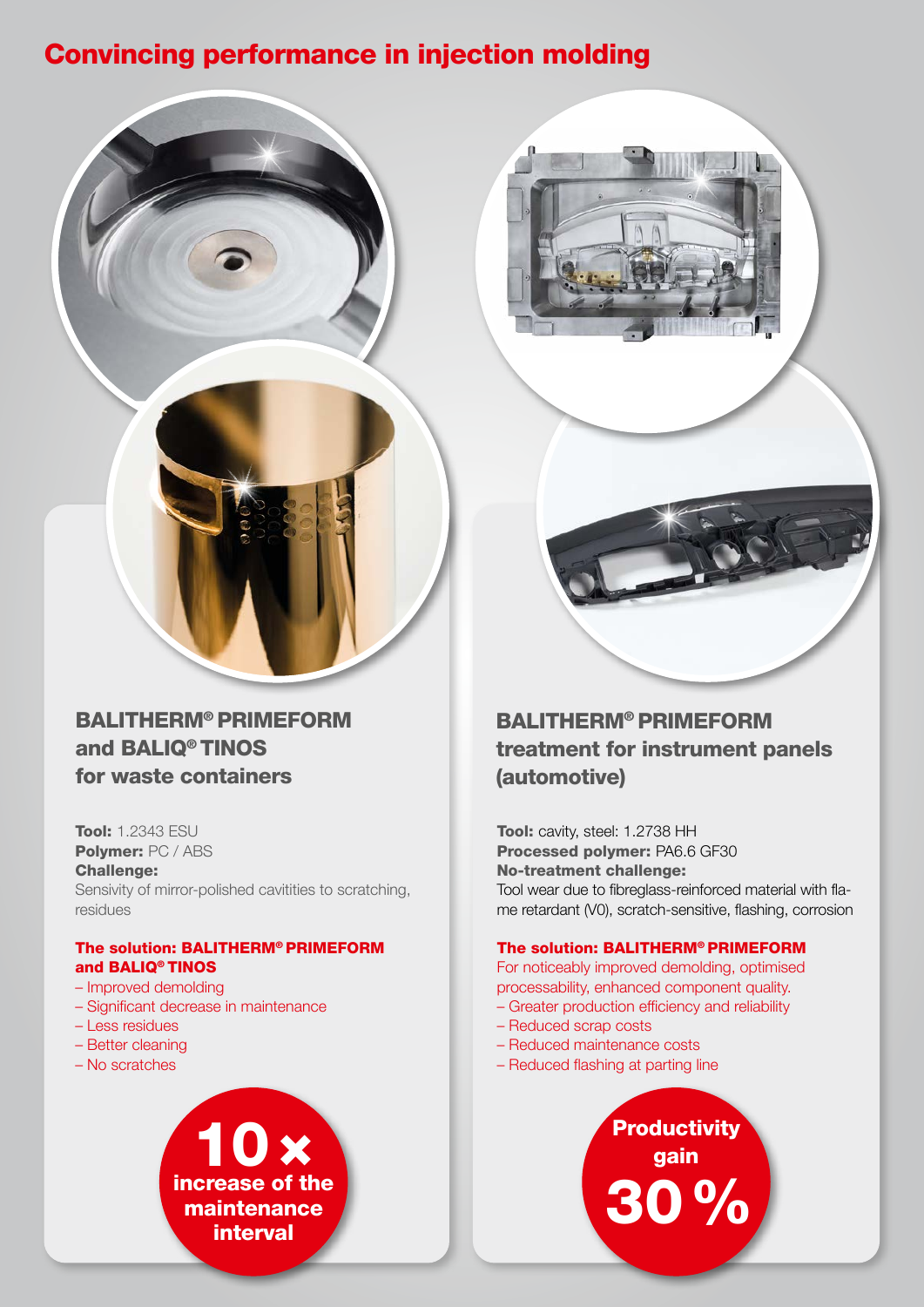# Convincing performance in extrusion

### BALINIT® CROMA PLUS for PVC profiles for windows

Tool: Vacuum calibration unit Processed polymer: PVC Challenge:

Glass fibres and TiO<sub>2</sub> cause wear at the edges of the vacuum grooves and on the flat sliding surface, this results in scratches on the profile and stick-slips effects

### The solution: BALINIT® CROMA PLUS

- Wear and scratch protection
- Increase lifetime of coating up to 6,000 miles / 9.600 km

Material flow increase by

- Oxyd-Layer improves flow by 30%
- Reduction of sticking
- Greater production efficiency and reliability

30%

### BALINIT® CROMA PLUS for plastics films

#### Tool: Spiral mandrel distributor/dies Processed polymer: HDPE Challenge:

Quality issues in the films due to local plastic spots sticking to the surface, abrasive cleaning causing wear and scratches, surface gets dull and rougher after ~1 year process

#### The solution: BALINIT® CROMA PLUS

- Significantly reduced or even eliminated sticking
- Excellent scratch protection
- No chemical interaction no visual change of BALINIT® CROMA PLUS

**Reduction** of downtime for cleaning by 60%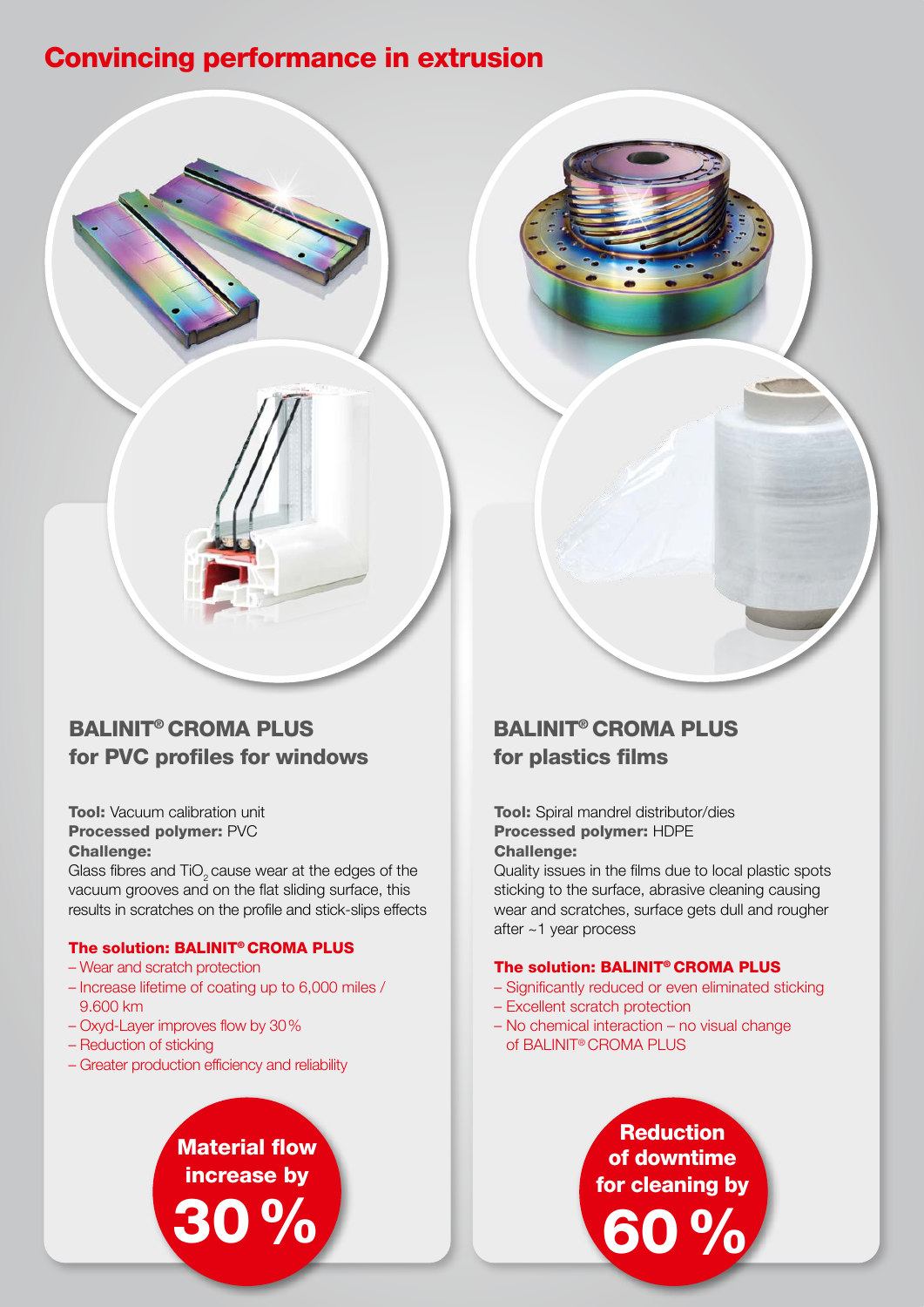# For injection molding, coating properties at a glance

|                                                   | <b>Carbon-based coatings</b>     |                                   |                              |  |
|---------------------------------------------------|----------------------------------|-----------------------------------|------------------------------|--|
|                                                   | <b>BALINIT<sup>®</sup> DYLYN</b> | <b>BALINIT<sup>®</sup> TRITON</b> | <b>BALINIT<sup>®</sup> C</b> |  |
| Coating material                                  | a-C:H:Si                         | a-C:H                             | $Me-C:H$                     |  |
| Microhardness (HV 0.05)                           | 2,500                            | 2,500                             | 1,500                        |  |
| Coefficient of friction (dry against steel)       | $0.1 - 0.2$                      | $0.1 - 0.2$                       | $0.1 - 0.2$                  |  |
| Coating thickness (µm)                            | $1 - 3$                          | $1 - 3$                           | $1 - 4$                      |  |
| Residual stress (Gpa)                             |                                  |                                   | $-1.0$                       |  |
| Max. service temperature (°C)                     | 300                              | 300                               | 300                          |  |
| Coating temperature (°C)                          | $180 - 220$                      | $180 - 250$                       | $180 - 250$                  |  |
| Coating colour                                    | <b>Black</b>                     | <b>Black</b>                      | Charcoal                     |  |
| Coating structure                                 | Multilayer                       | Monolayer                         | Lamellar                     |  |
| Abrasion                                          | $++$                             | $++$                              | ÷                            |  |
| Adhesion (seizure)                                | $++$                             | $+ + +$                           | $+ + +$                      |  |
| Corrosion                                         | $+ + +$                          | $++$                              | ٠                            |  |
| Demolding                                         |                                  |                                   |                              |  |
| Mold filling                                      |                                  |                                   |                              |  |
| Available as BALINIT <sup>®</sup> ARCTIC          |                                  |                                   |                              |  |
| low-temperature coating (max. 200°C)              |                                  |                                   |                              |  |
| Available as STAR version*                        | x(Ti)                            | $x$ (CrN)                         | $x$ (CrN)                    |  |
| Available in BALINIT <sup>®</sup> DUPLEX Series** | $\times$                         | $\times$                          | $\times$                     |  |
| Available in BALINIT® ADVANCED Series***          |                                  |                                   |                              |  |

\*The STAR versions deliver better load-bearing capabilities paired with high surface pressures.

The following materials can be coated: High-speed steels, plastic mold steels, cold- and hot-working steels, stainless steels, heat-treatable steels, cemented carbides, suitable CuBe alloys.

# Application recommendations

|                                 | <b>Carbon-based coatings</b>     |                                   |                              |  |
|---------------------------------|----------------------------------|-----------------------------------|------------------------------|--|
|                                 | <b>BALINIT<sup>®</sup> DYLYN</b> | <b>BALINIT<sup>®</sup> TRITON</b> | <b>BALINIT<sup>®</sup> C</b> |  |
| <b>Thermoplastics</b>           |                                  |                                   |                              |  |
| PE, PP, PB                      |                                  |                                   |                              |  |
| PS, SB, SAN, ABS, ASA           |                                  |                                   |                              |  |
| <b>PVC</b>                      |                                  |                                   |                              |  |
| PTFE, SPTFE, PVDF               |                                  |                                   |                              |  |
| <b>POM</b>                      |                                  |                                   |                              |  |
| PA                              |                                  |                                   |                              |  |
| PC, PBT (B), PET (P)            | For moving tool                  | For moving tool                   | For moving tool              |  |
| PPE, PEEK, PAEK / PPS, PSU, PES | elements / dry                   | elements / dry                    | elements / dry<br>operation  |  |
| PI                              | operation<br>(slides/ejectors)   | operation<br>(slides/ejectors)    | (slides/ejectors)            |  |
| CA, CP, CAP                     |                                  |                                   |                              |  |
| <b>PMMA</b>                     |                                  |                                   |                              |  |
| <b>TPU</b>                      |                                  |                                   |                              |  |
| <b>Thermosets</b>               |                                  |                                   |                              |  |
| PF                              |                                  |                                   |                              |  |
| EP                              |                                  |                                   |                              |  |
| <b>UP</b>                       |                                  |                                   |                              |  |
| MF, UF, MP                      |                                  |                                   |                              |  |
| <b>Elastomere</b>               |                                  |                                   |                              |  |
| <b>PUR</b>                      |                                  |                                   |                              |  |
| NBR, EPDM, Si                   |                                  |                                   |                              |  |
| Multipolymer TPE, FPM           |                                  |                                   |                              |  |

 $+$  = Conditionally suited<br> $++$  = Well suited

= Well suited

 $+ + +$  = Excellently suited

All BALINIT® coatings intended for manufacturing food industry packaging have been classified by the FDA as safe for this application.

All data provided herein is for reference purposes only. Definitive values depend on the respective substrate, geometry, and surface finish.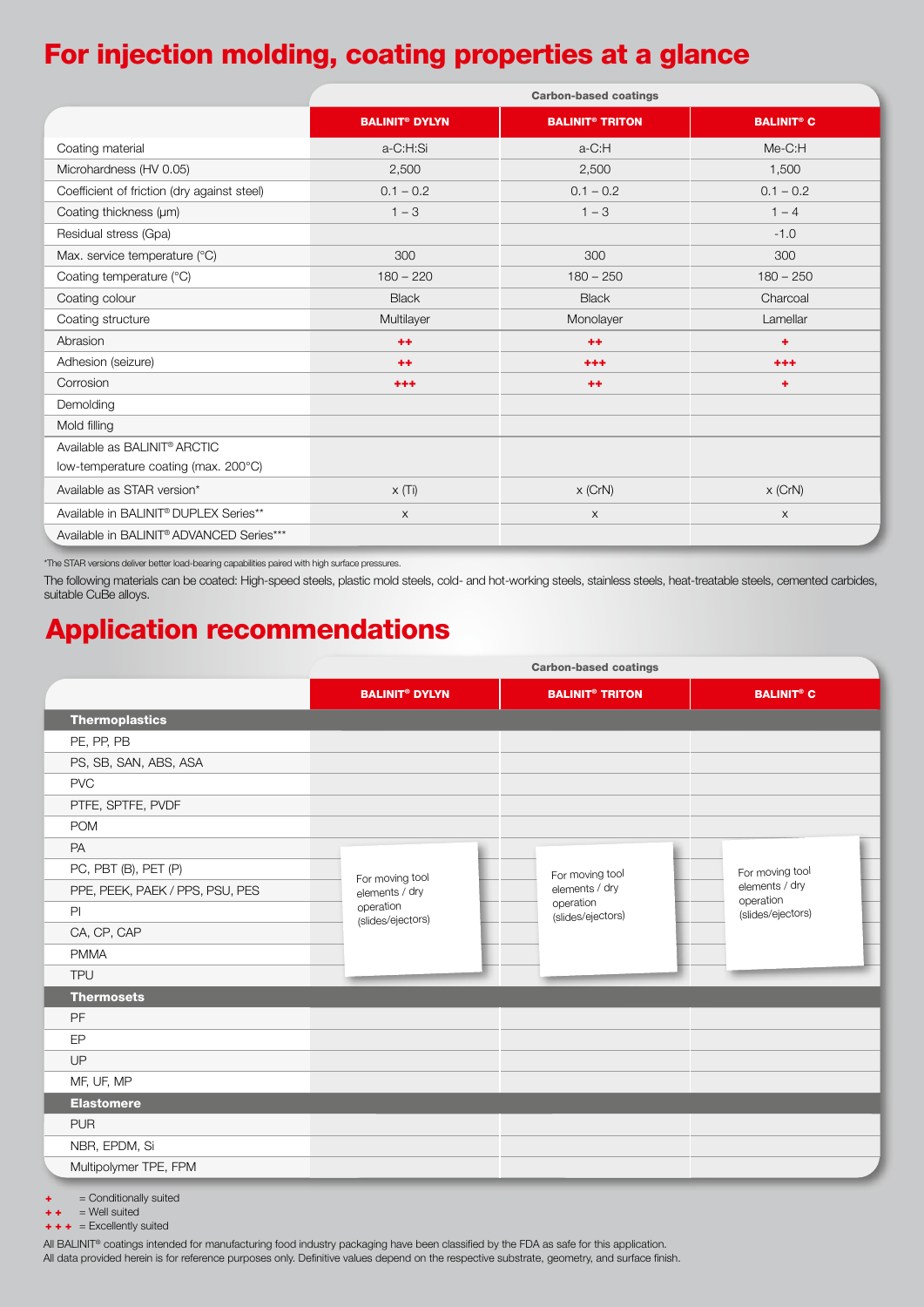# Coating properties at a glance

|                                                                                                    | <b>BALIQ<sup>®</sup> CRONOS</b> | <b>BALINIT<sup>®</sup> CROMA</b> |
|----------------------------------------------------------------------------------------------------|---------------------------------|----------------------------------|
| Coating material                                                                                   | CrN                             | CrN                              |
| Microhardness (HV 0.05)                                                                            | 2,150                           | 2,500                            |
| Coefficient of friction (dry against steel)                                                        | 0.5                             | $0.3 - 0.5$                      |
| Coating thickness (µm)                                                                             | $2 - 4$                         | $4 - 10$                         |
| Residual stress (Gpa)                                                                              | $-1.6/-2.1$                     | $-1.5/-2.0$                      |
| Max. service temperature (°C)                                                                      | 700                             | 700                              |
| Coating temperature (°C)                                                                           | < 500                           | $250 - 450$                      |
| Coating colour                                                                                     | Silver                          | Silver grey                      |
| Coating structure                                                                                  | Monolayer                       | Multilayer                       |
| Abrasion                                                                                           | $++$                            | $++$                             |
| Adhesion (seizure)                                                                                 | $++$                            | $++$                             |
| Corrosion                                                                                          | $++$                            | $++$                             |
| Demolding                                                                                          | $+ + +$                         | $+ +$                            |
| Mold filling                                                                                       | $++$                            | $\ddot{\phantom{1}}$             |
| Available as BALINIT® ARCTIC                                                                       |                                 |                                  |
| low-temperature coating (max. 200°C)                                                               |                                 |                                  |
| Available as STAR version*                                                                         |                                 |                                  |
| Available in BALINIT® DUPLEX Series<br>Nitriding in combination with BALINIT® coating              |                                 | $\times$                         |
| Available in BALINIT <sup>®</sup> ADVANCED Series<br>(enhanced support effect of the tool surface) |                                 |                                  |

\*The STAR versions deliver better load-bearing capabilities paired with high surface pressures.

The following materials can be coated: High-speed steels, plastic mold steels, cold- and hot-working steels, stainless steels, heat-treatable steels, cemented carbides,

# Application recommendations

|                                 | <b>BALIQ<sup>®</sup> CRONOS</b> | <b>BALINIT<sup>®</sup> CROMA</b> |
|---------------------------------|---------------------------------|----------------------------------|
| <b>Thermoplastics</b>           |                                 |                                  |
| PE, PP, PB                      | $+ + +$                         | $++$                             |
| PS, SB, SAN, ABS, ASA           | $^{\rm ++}$                     | $++$                             |
| <b>PVC</b>                      | $+ + +$                         | $++$                             |
| PTFE, SPTFE, PVDF               | $++$                            | $++$                             |
| POM                             | $+ + +$                         | $++$                             |
| PA                              | $+ + +$                         | $+ +$                            |
| PC, PBT (B), PET (P)            | $+ + +$                         | $++$                             |
| PPE, PEEK, PAEK / PPS, PSU, PES | $+ + +$                         | $++$                             |
| PI                              |                                 |                                  |
| CA, CP, CAP                     |                                 |                                  |
| PMMA                            |                                 |                                  |
| TPU                             | $+ + +$                         | $\ddot{\phantom{1}}$             |
| <b>Thermosets</b>               |                                 |                                  |
| $\mathsf{PF}$                   | $++$                            | $++$                             |
| EP                              | $++$                            | $+ +$                            |
| UP                              | $\pm$                           | $\ddot{\phantom{1}}$             |
| MF, UF, MP                      | $++$                            | $+ +$                            |
| <b>Elastomere</b>               |                                 |                                  |
| PUR                             | $+$                             | $\pm$                            |
| NBR, EPDM, Si                   | $\pm\pm$                        | $++$                             |
| Multipolymer TPE, FPM           | $++$                            | $++$                             |

 $+$  = Conditionally suited<br> $++$  = Well suited

= Well suited

 $+ + +$  = Excellently suited

All BALINIT® coatings intended for manufacturing food industry packaging have been classified by the FDA as safe for this application.

All data provided herein is for reference purposes only. Definitive values depend on the respective substrate, geometry, and surface finish.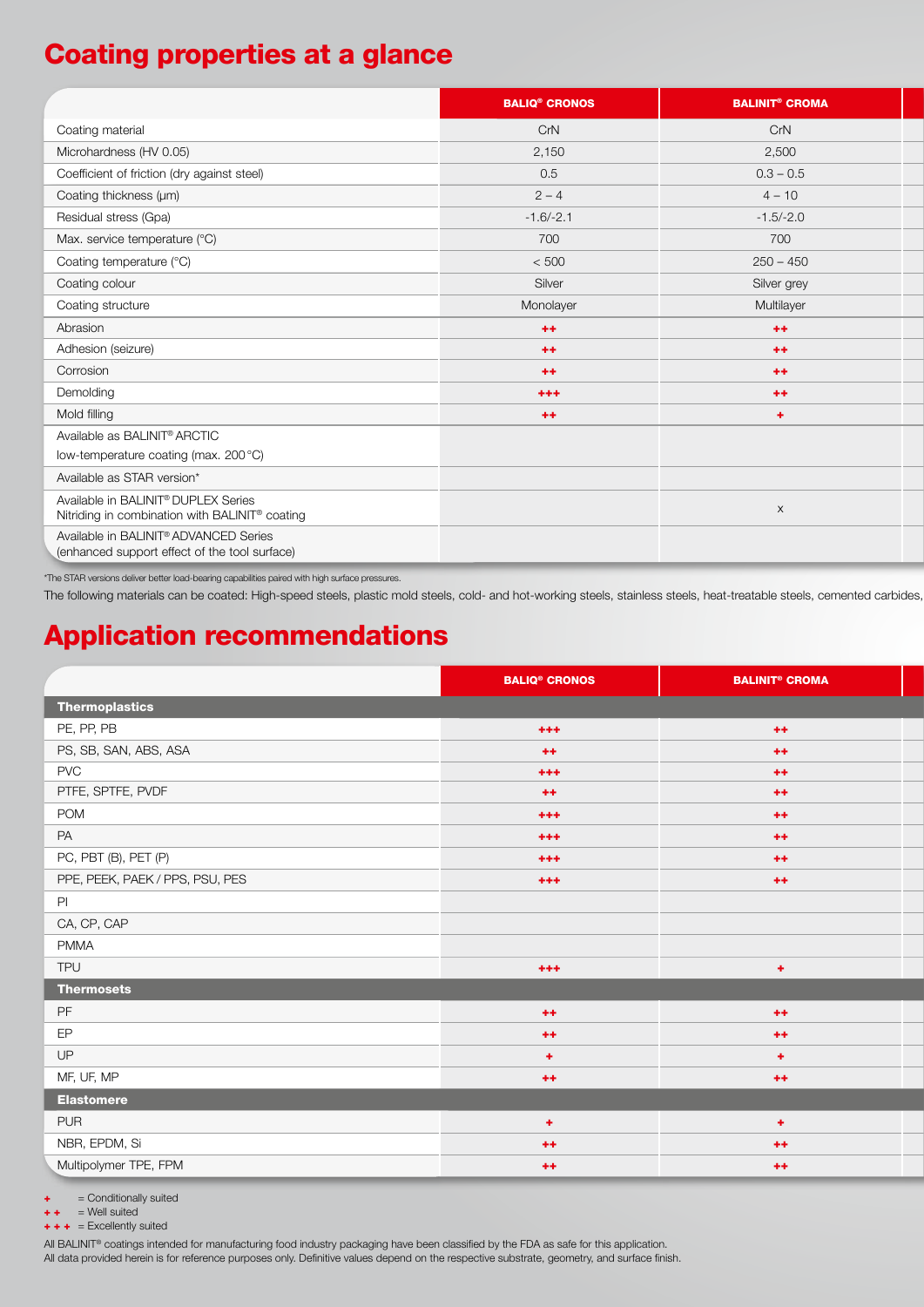| <b>BALINIT<sup>®</sup> CROMA PLUS</b> | <b>BALINIT<sup>®</sup> ALCRONA PRO</b> | <b>BALINIT<sup>®</sup> LUMENA</b> | <b>BALITHERM<sup>®</sup> PRIMEFORM</b> |
|---------------------------------------|----------------------------------------|-----------------------------------|----------------------------------------|
| $CrN+OX$                              | AICrN                                  | <b>TiAIN</b>                      |                                        |
| 2,500                                 | 3,200                                  | 3,400                             | up to 1,400                            |
| $0.3 - 0.5$                           | 0.35                                   | $0.3 - 0.35$                      | $\circ$                                |
| $4 - 10$                              | $2 - 4$                                | $8 - 12$                          |                                        |
| $-1.5/-2.0$                           | $-3.0$                                 | $-1.1$                            |                                        |
| 700                                   | 1100                                   | 900                               | 400                                    |
| $250 - 450$                           | 470                                    | 450                               | 380/480                                |
| Rainbow                               | Blue-grey                              | Violet-grey                       |                                        |
| Multilayer                            | Monolayer                              | nanostructured                    |                                        |
| $++$                                  | $+ + +$                                | $+ + +$                           | $++$                                   |
| $+ + +$                               | $\pm$                                  | $\pm$                             | $\pm$                                  |
| $++$                                  | $++$                                   | $++$                              | $++$                                   |
| $++$                                  | $++$                                   | $+$                               | $+$                                    |
| $+$                                   | $\pm$                                  | $+ + +$                           | $\ddot{\phantom{1}}$                   |
|                                       |                                        |                                   |                                        |
|                                       |                                        |                                   |                                        |
|                                       |                                        |                                   |                                        |
| $\times$                              | $\times$                               | $\mathsf{X}$                      |                                        |
|                                       | $\mathsf{X}$                           | $\mathsf{X}$                      |                                        |

suitable CuBe alloys.

| <b>BALINIT<sup>®</sup> CROMA PLUS</b> | <b>BALINIT<sup>®</sup> ALCRONA PRO</b> | BALINIT <sup>®</sup> LUMENA | <b>BALITHERM<sup>®</sup> PRIMEFORM</b> |
|---------------------------------------|----------------------------------------|-----------------------------|----------------------------------------|
|                                       |                                        |                             |                                        |
| $+ + +$                               | $+ + +$                                | $+ + +$                     | $+ + + +$                              |
| $+ + +$                               | $++$                                   | $+ + +$                     | $+ + +$                                |
| $+ + +$                               | $++$                                   |                             |                                        |
| $++$                                  | $\pm\pm$                               |                             | $++$                                   |
| $+ + +$                               | $+++$                                  |                             | $++$                                   |
| $+ + +$                               | $+ + +$                                | $+ + +$                     | $+ + +$                                |
| $+ + +$                               | $+ + +$                                | $+ + +$                     | $+ + +$                                |
| $+ + +$                               | $+ + +$                                | $+ + +$                     | $\pm$ .                                |
|                                       |                                        |                             |                                        |
|                                       |                                        |                             |                                        |
| $+ + +$                               |                                        |                             | $+ + +$                                |
| $+ + +$                               | $++$                                   |                             |                                        |
|                                       |                                        |                             |                                        |
| $+ + +$                               | $+ + +$                                |                             |                                        |
| $+ + +$                               | $\pm$                                  |                             |                                        |
| $+$                                   | $\pm$                                  |                             |                                        |
| $+ + +$                               | $+ + +$                                |                             |                                        |
|                                       |                                        |                             |                                        |
| $+ + +$                               |                                        |                             | $++$                                   |
| $++$                                  |                                        |                             | $++$                                   |
| $+ + +$                               |                                        |                             | $++$                                   |
|                                       |                                        |                             |                                        |